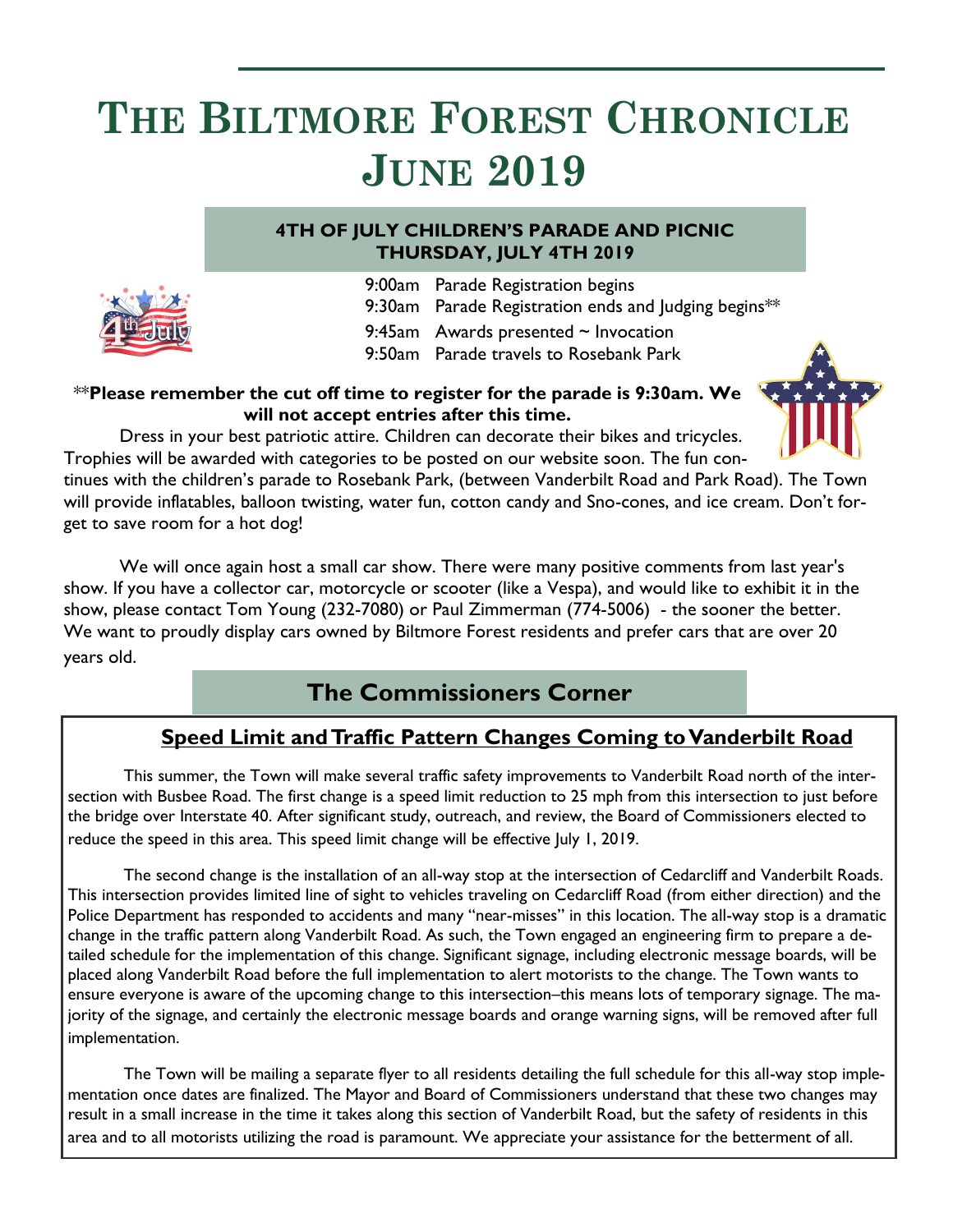#### **The Biltmore Forest Chronicle**

#### **Page 2**

### **From the Chief of Police**

As summertime reaches its peak so does household property crime. The Biltmore Forest Police Department would like to provide you with some important safety tips to make your summer safe and enjoyable. Summer time is great for vacations and family time, but criminals don't take summer breaks. According to the Bureau of Justice Statistics, "Household property crimes exhibited a pattern of seasonal fluctuations from 1993 to 2010. The most common pattern for household property crimes was that victimization occurred at higher rates during the summer than during other seasons."

#### **Here are some summer time safety tips:**

 $\Rightarrow$  As always be aware of your surroundings. Our situational awareness should always be our number one safety priority. Pay attention to what is happening around you. Be aware of what's happening in the neighborhood. Communicate and partner with neighbors about

any suspicious activity in the neighborhood and always call or notify the police department with any concerns.

- $\Rightarrow$  Lock your doors, unlocked doors are open invitations to intruders. If you vacation, have your mail held at the local post office until your return.
- $\Rightarrow$  Don't post on social media that you are leaving town, and wait to post photos after you return from your trip.
- $\Rightarrow$  Always lock your car doors and roll up your windows when you leave your car. Even when it is in your driveway. Be alert for children playing in neighborhoods and residential areas. Young children may be more concerned about catching a ball that rolls into the street than watching for vehicles coming toward them. Drive safely and slowly around parks and playgrounds. More children are out playing during the summer.

As always do not hesitate to contact the police department with any concerns. Just a reminder of our first National Night Out event scheduled for August  $6<sup>th</sup>$  from 5pm-8pm. The event is still in the planning phase and should be fun and informational for everyone. More details will be published as the event date gets closer.



## **The Biltmore Forest Preservation & Community Committee**

### **Save The Date! Sunday, October 6th**

We've all enjoyed the azaleas in Town and at the Biltmore Estate this Spring. Please mark your calendars for the afternoon of **Sunday, October 6th**  for another fabulous history lesson from Diane Zimmerman! Mrs. Zimmerman will discuss the Azalea Hunters - William Knight, Chauncey Beadle, and Sylvester Owens. The lecture will be presented at the Biltmore Forest Town Hall. The time will be announced as the event gets closer. Be prepared to be surprised!

#### **EMPLOYEE ANNIVERSARIES**

**Charles Tesner 4 years Jonathan Kanipe 5 years Laura Jacobs 10 years Gabriel Crespo 14 years Helen Stephens 15 years Keith Bowman 27 years Terry Crouch 36 years**

**Thank you all for your hard work and dedication!**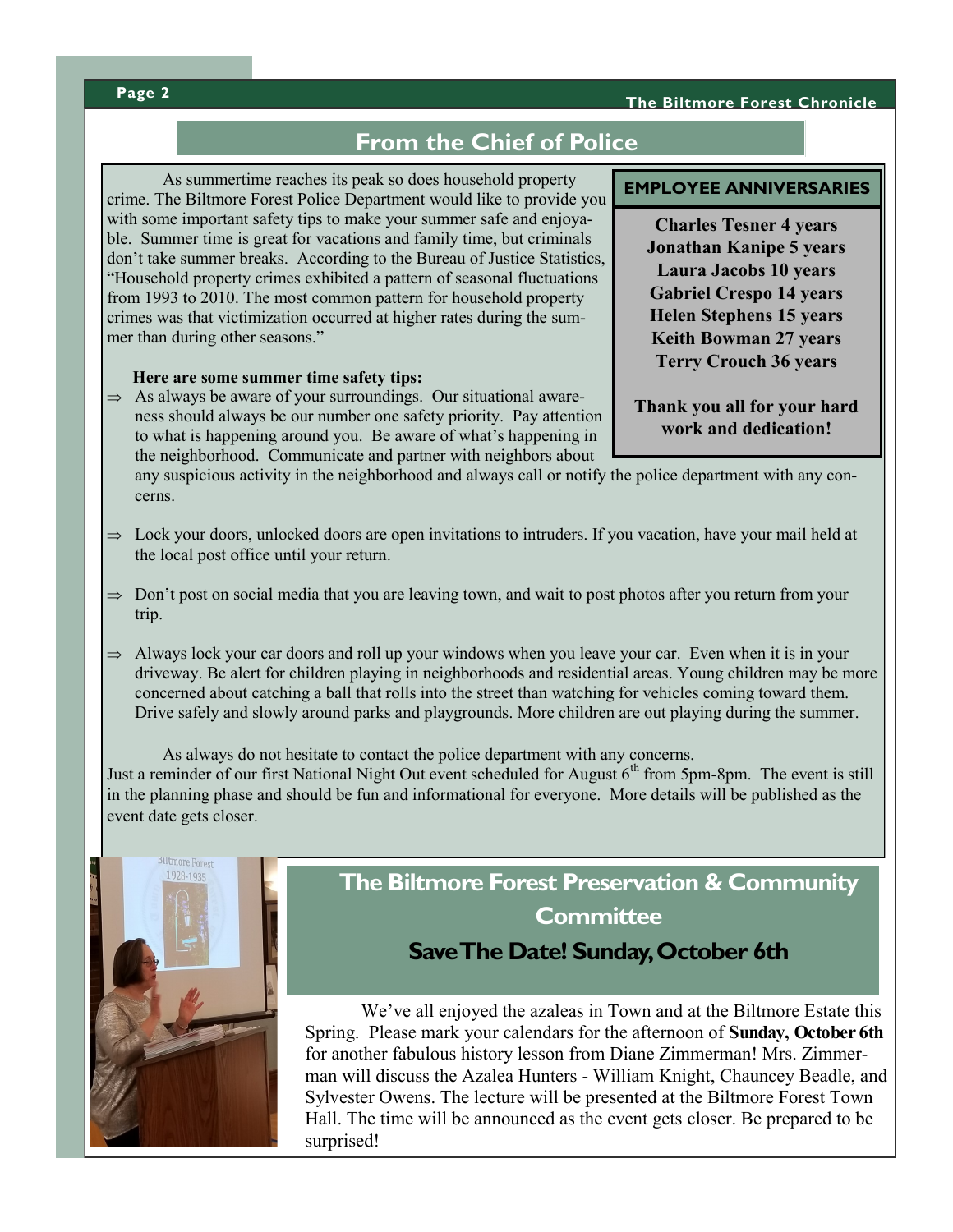#### **June 2019 Page 3**

### **From the Public Works Department**



In January 2019, Charles Tesner became the Town's first certified arborist after working in the Town's Public Works Department since 2015. Tesner passed the ISA Arborist test and has performed enough arboriculture field work to achieve this certification. Tesner is now using this expertise to conduct tree inspections for the Town. These inspections generally occur on Thursdays. Tesner enjoys meeting residents and inspecting the health of their trees.

As a reminder, any tree 6 inches or greater in di-

ameter (measured at 4 1/2 feet off the ground) is considered a protected tree and removal must be approved by the Town. To request permission to remove a tree(s), please complete the Request for Tree Removal form on the Town's website or call the Town Hall at 274-0824. Flagging or marking the trees in question expedite the process.

Please remember to place your trash in garbage bags. This helps with the loading of garbage and reduces injuries. The Town collects over 500 tons of trash per year.

The Town provides two dumpsters for residential use. Please remember only bagged household trash is allowed in the dumpsters. An unauthorized materials list is posted on a sign next to the dumpsters should you have any questions.

If you have any concerns or questions about trash, recycling, white goods collection, brush collection, or leaf pickup please call us at 274-3919.



#### **Public Works Building Nearing Completion**

The Town's Public Works Building project is nearing completion. Construction began in late October 2018. The framing and foundation work weathered the storms of late winter, and work has turned to the interior finishes in the building. The exterior painting and stucco installation will be completed this month. The Town anticipates work finishing in late July or early August, and looks forward to holding an open house District for citizens to check out the new building and improvements. We appreciate your patience and understanding as parking has been difficult and even locating Public Works employees has been a challenge, but we are proud of the result – a modern update allowing staff to continue the legacy of service in this nearly 100-year old building.

### **Special Collection Of White**

**Goods**



On Thursday, August

1st, Public Works will collect white good items that are accepted at the Buncombe County landfill. You may place the item in your driveway for PW to pick up. The items are as follows:

- Refrigerators
- Dishwashers
- Water heaters
- **Stoves**
- Freezers

Electronic goods for recycling are accepted year round.

### **IMPORTANT PHONE NUMBERS:**

Power Outages: Duke Energy (800)419- 6356

Gas Leaks: Dominion Energy (formerly PSNC Energy) 1-877-776-2427

Water Service: Public Works 274-3919 After Hours 274-0823

Sewer Blockages: Metropolitan Sewerage 255-0061

Garbage and Recycling Collection: Public Works 274-3919